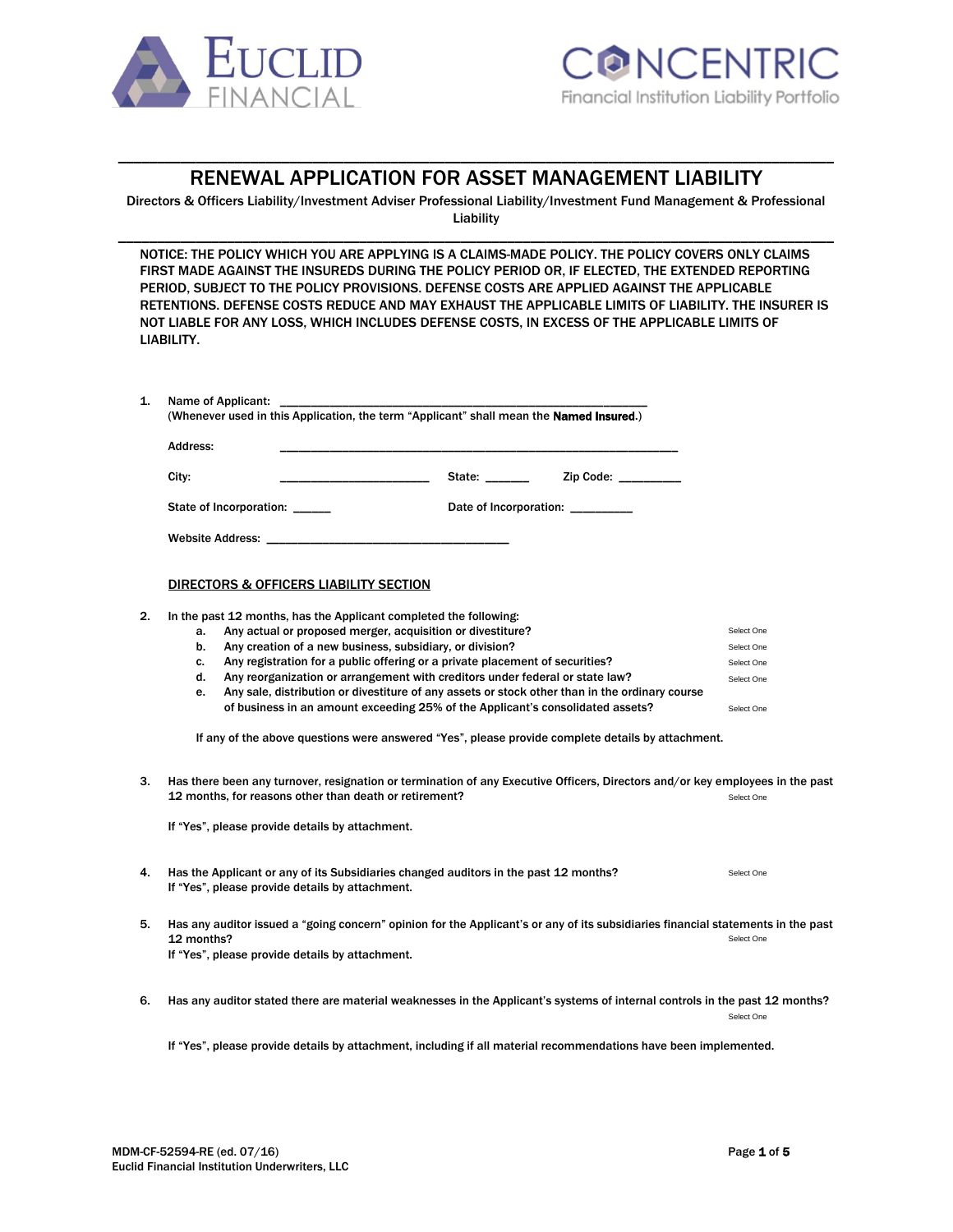



Select One

### INVESTMENT ADVISER PROFESSIONAL LIABILITY SECTION

| 1. | Total asset value of all accounts managed by the Applicant:             |                                                 |                                    |  |                       |
|----|-------------------------------------------------------------------------|-------------------------------------------------|------------------------------------|--|-----------------------|
|    | <b>Current Year:</b>                                                    | $\frac{1}{2}$                                   | <b>Previous Year:</b>              |  | $\sim$ $\sim$         |
| 2. |                                                                         | Asset value of the Applicant's largest account: |                                    |  |                       |
| 3. | Annual fees collected for the Applicant's investment advisory services: |                                                 |                                    |  | \$                    |
| 4. | All other annual income of the Applicant:                               |                                                 |                                    |  |                       |
|    |                                                                         |                                                 |                                    |  |                       |
| 5. | Number of accounts managed:                                             |                                                 | <b>Current Year:</b> Current Year: |  | <b>Previous Year:</b> |
| 6. | Number of accounts lost during the last twelve months:                  |                                                 |                                    |  |                       |
| 7. | Total asset value of lost accounts:                                     |                                                 |                                    |  |                       |
|    |                                                                         | Reasons for loss of accounts:                   |                                    |  |                       |
|    |                                                                         |                                                 |                                    |  |                       |

8. Please provide the following information if the Applicant undertook a regulatory examination in the past 12 months:

\_\_\_\_\_\_\_\_\_\_\_\_\_\_\_\_\_\_\_\_\_\_\_\_\_\_\_\_\_\_\_\_\_\_\_\_\_\_\_\_\_\_\_\_\_\_\_\_\_\_\_\_\_\_\_\_\_\_\_\_\_\_\_\_\_\_\_\_\_\_\_\_

| Name of Regulatory Authority | Date | On-Site or Off-Site? |
|------------------------------|------|----------------------|
|                              |      |                      |
|                              |      |                      |

9. Have all recommendations or criticisms of the regulatory examination described above been complied with?

If no, please provide details by attachment.

10. Please provide the following information with respect to any specialty securities recommended or invested in by the Applicant on behalf of its clients:

|                                                             | Yes | No | <b>Percentage of Assets Managed</b> |
|-------------------------------------------------------------|-----|----|-------------------------------------|
| <b>Derivatives</b>                                          |     |    |                                     |
| <b>Foreign Securities</b>                                   |     |    |                                     |
| <b>Below Investment Grade Securities</b>                    |     |    |                                     |
| <b>REITS</b>                                                |     |    |                                     |
| <b>General or Limited Partnerships</b>                      |     |    |                                     |
| Mortgages, Mortgage Pools, other Mortgage-Backed Securities |     |    |                                     |
| <b>Commodities</b>                                          |     |    |                                     |
| <b>Precious Metals</b>                                      |     |    |                                     |
| <b>Real Estate</b>                                          |     |    |                                     |
| <b>Guaranteed Investment Contracts</b>                      |     |    |                                     |
| Oil/Gas Leases or Investments                               |     |    |                                     |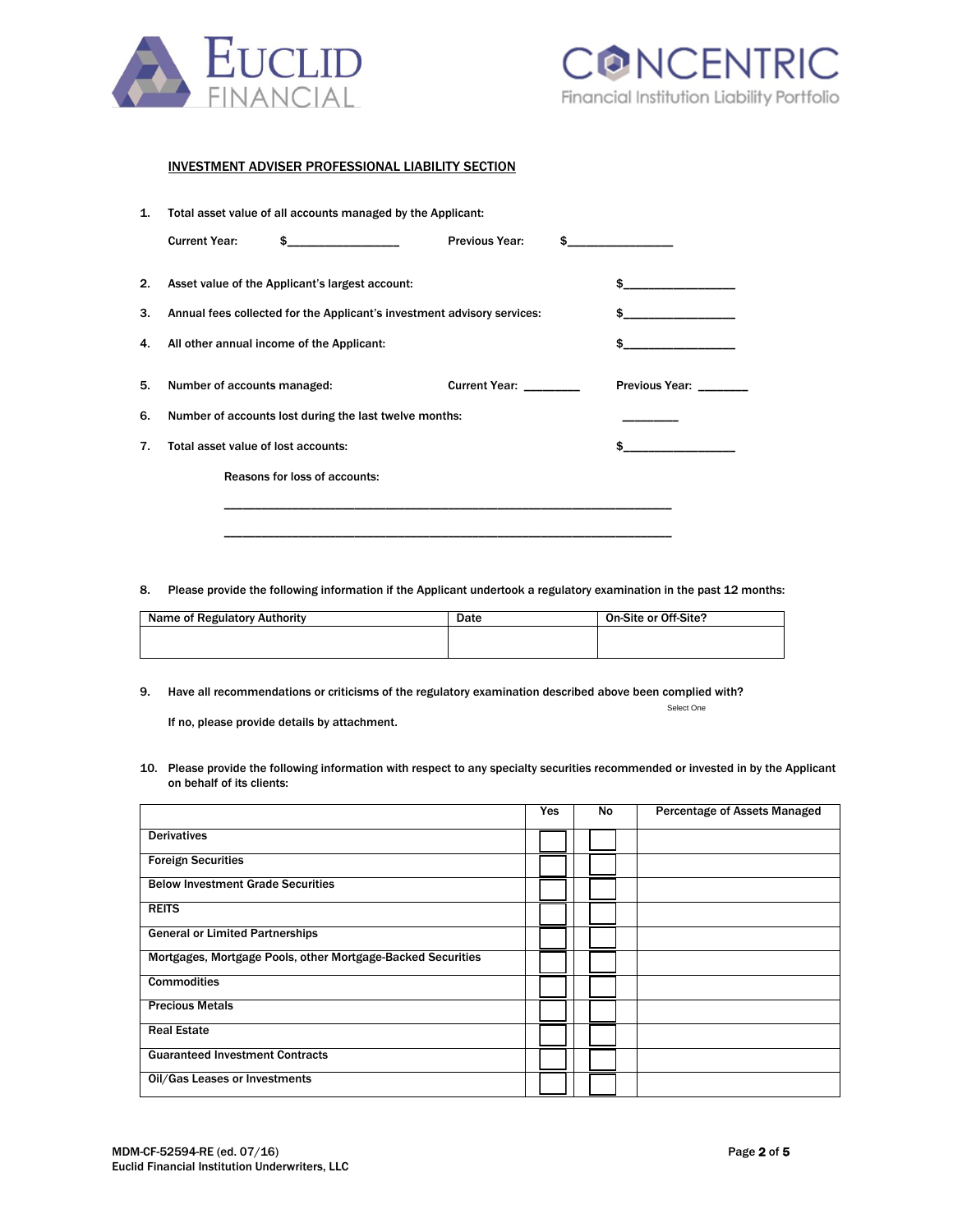



### INVESTMENT FUND MANAGEMENT & PROFESSIONAL LIABILITY SECTION

1. Please complete the following schedule of Funds:

| Name of Investment Fund | Date<br>Established | <b>Total Committed</b><br><b>Capital Amount</b> | <b>Current Asset</b><br>Amount (Cost) | <b>Current Asset Amount</b><br>(Value) |
|-------------------------|---------------------|-------------------------------------------------|---------------------------------------|----------------------------------------|
|                         |                     |                                                 |                                       |                                        |
|                         |                     |                                                 |                                       |                                        |
|                         |                     |                                                 |                                       |                                        |
|                         |                     |                                                 |                                       |                                        |
|                         |                     |                                                 |                                       |                                        |
|                         |                     |                                                 |                                       |                                        |
|                         |                     |                                                 |                                       |                                        |

If there are additional Funds to be added to this schedule, please do so by attachment to this Application.

| 2.                        | Did the Applicant close down or liquidate a Fund in the past 12 months?<br>If yes, please provide details by attachment.                                                                                               | Select One                        |                         |                          |  |  |
|---------------------------|------------------------------------------------------------------------------------------------------------------------------------------------------------------------------------------------------------------------|-----------------------------------|-------------------------|--------------------------|--|--|
| 3.                        | Is the Applicant considering the formation of a new Fund within the next year?<br>Select One<br>If yes, please provide details by attachment.                                                                          |                                   |                         |                          |  |  |
| 4.                        | Please provide Name and Address of Advisers and/or Sub-Advisers:                                                                                                                                                       |                                   |                         |                          |  |  |
|                           | If additional space is needed, please provide by attachment.                                                                                                                                                           |                                   |                         |                          |  |  |
| 5.                        | Have there been any changes or modifications in the investment restrictions or limitations of any Fund during the past 12<br>months?<br>Select One<br>If yes, please provide details by attachment.                    |                                   |                         |                          |  |  |
| 6.                        | Have there been any material changes in the administrative operations or investment policies of any Fund during the past 12<br>months?<br>If yes, please provide details by attachment.                                |                                   |                         |                          |  |  |
| 7.                        | Has any Fund managed by the Applicant suspended redemptions in the past 12 months?<br>Select One<br>If yes, please provide details by attachment.                                                                      |                                   |                         |                          |  |  |
| 8.                        | Has any representative of the Applicant ever served on the board of directors or served as an officer of any Portfolio<br>Company?<br>Select One<br>If yes, please complete the schedule of Portfolio Companies below: |                                   |                         |                          |  |  |
| Name of Portfolio Company |                                                                                                                                                                                                                        | <b>Applicant's Representative</b> | <b>Dates of Service</b> | <b>Public or Private</b> |  |  |
|                           |                                                                                                                                                                                                                        |                                   |                         |                          |  |  |
|                           |                                                                                                                                                                                                                        |                                   |                         |                          |  |  |
|                           |                                                                                                                                                                                                                        |                                   |                         |                          |  |  |
|                           |                                                                                                                                                                                                                        |                                   |                         |                          |  |  |
|                           |                                                                                                                                                                                                                        |                                   |                         |                          |  |  |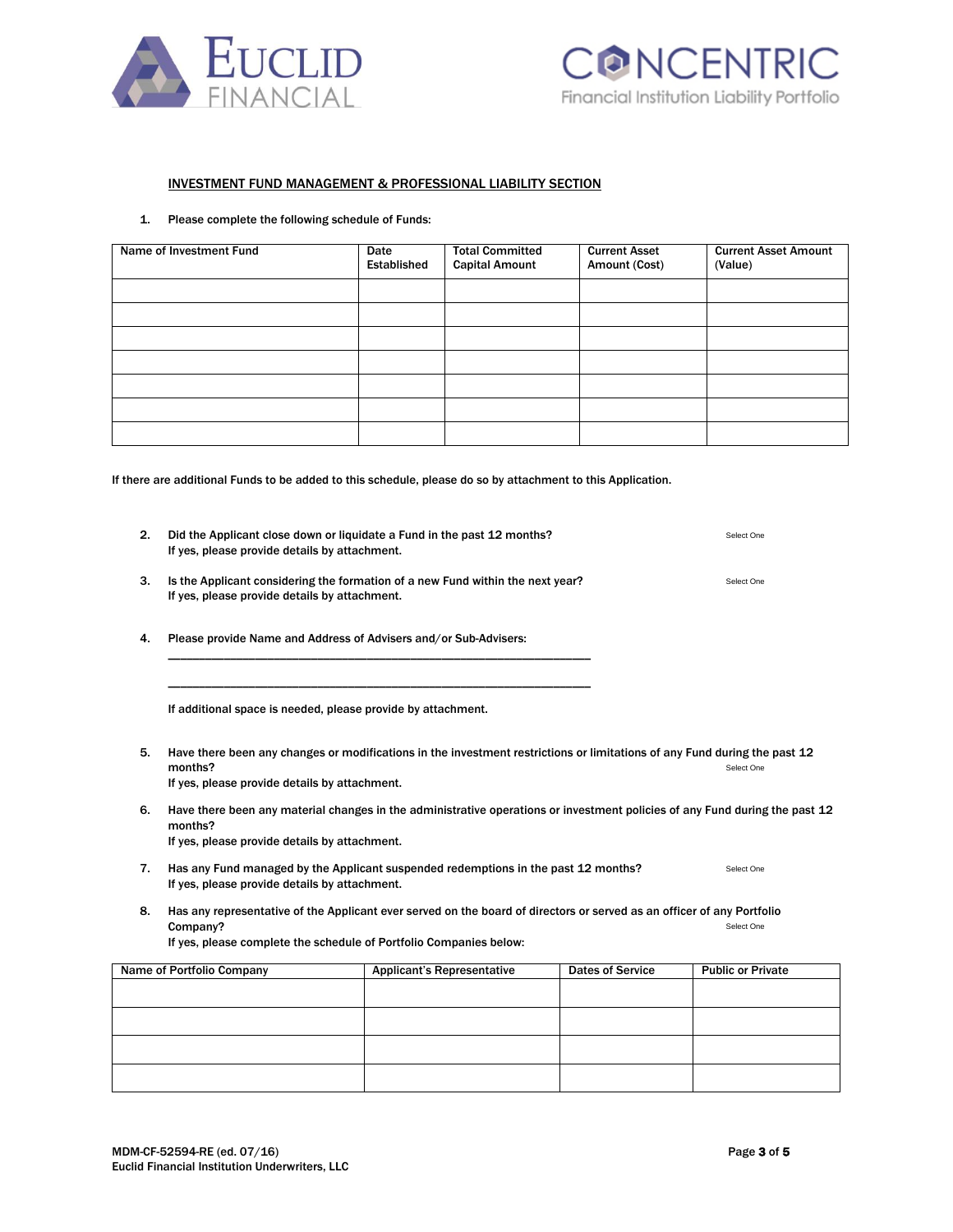

APPLICANT FRAUD WARNINGS

ALABAMA, ARKANSAS, LOUISIANA, MARYLAND, NEW JERSEY, NEW MEXICO and VIRGINIA: Any person who knowingly presents a false or fraudulent claim for payment of a loss or benefit or knowingly presents false information in an Application for insurance is guilty of a crime. In Alabama, Arkansas, Louisiana and Maryland, that person may be subject to fines, imprisonment or both. In New Mexico, that person may be subject to civil fines and criminal penalties. In Virginia, penalties may include imprisonment, fines and denial of insurance benefits.

COLORADO: It is unlawful to knowingly provide false, incomplete or misleading facts or information to an insurance company for the purpose of defrauding or attempting to defraud the company. Penalties may include imprisonment, fines, denial of insurance and civil damages. Any insurance company or agent of an insurance company who knowingly provides false, incomplete, or misleading facts or information to a policyholder or claimant for the purpose of defrauding or attempting to defraud the policyholder or claimant with regard to a settlement or award payable from insurance proceeds shall be reported to the Colorado Division of Insurance within the Department of Regulatory Agencies.

1. In the past 12 months, has the Applicant, any of its Subsidiaries, or any person proposed for coverage been the subject of, named as a party, or involved in, any of the following:

- a. Anti-trust, copyright or patent litigation?
- b. Civil, criminal or administrative proceeding alleging violation of any federal or state securities laws?
- Select One c. Any other civil action, administrative proceeding, formal or informal inquiry, regulatory action, regulatory investigation, investigative proceeding or alternative dispute resolution? Select One

If "Yes" to any of these questions, please attach complete details.

2. In the past 12 months, have any claims such as would fall within the scope of the proposed insurance been made against any person(s) or entity(ies) proposed for this insurance?

If "Yes", please attach complete details.

## ADDITIONAL INFORMATION

As part of this Application, please submit the following documents with respect to the Applicant:

- a. Most recent quarterly report, proxy statement and annual report (if Applicant is publicly traded)
- b. Most recent audited financial statements including notes
- c. Any prospectus, offering circular or private placement memorandum released within the last 12 months
- d. Copies of all provisions of the Applicant's charter and bylaws relating to the indemnification of its directors and officers (only if amended in past 12 months)
- e. A schedule of all material litigation, administrative proceedings or investigations that commenced in the past 12 months with a brief description of each case or proceeding.

Any publicly available document filed by the Applicant with the U.S. Securities and Exchange Commission or any state, local or foreign equivalent during the twelve (12) months preceding this Policy's inception date shall be deemed submitted to the Insurer as part of this Application.

#### NOTICE:

ANY PERSON WHO KNOWINGLY AND WITH INTENT TO DEFRAUD ANY INSURANCE COMPANY OR ANOTHER PERSON, FILES AN APPLICATION FOR INSURANCE CONTAINING ANY MATERIALLY FALSE INFORMATION OR CONCEALS FOR THE PURPOSE OF MISLEADING, INFORMATION CONCERNING ANY FACT MATERIAL THERETO, MAY BE GUILTY OF COMMITTING A FRAUDULENT INSURANCE ACT, WHICH IS A CRIME AND SUBJECTS THE PERSON TO CRIMINAL AND CIVIL PENALTIES.

#### MDM-CF-52594-RE (ed. 07/16) **Page 4 of 5** Euclid Financial Institution Underwriters, LLC



LITIGATION/CLAIMS HISTORY

Select One

Select One